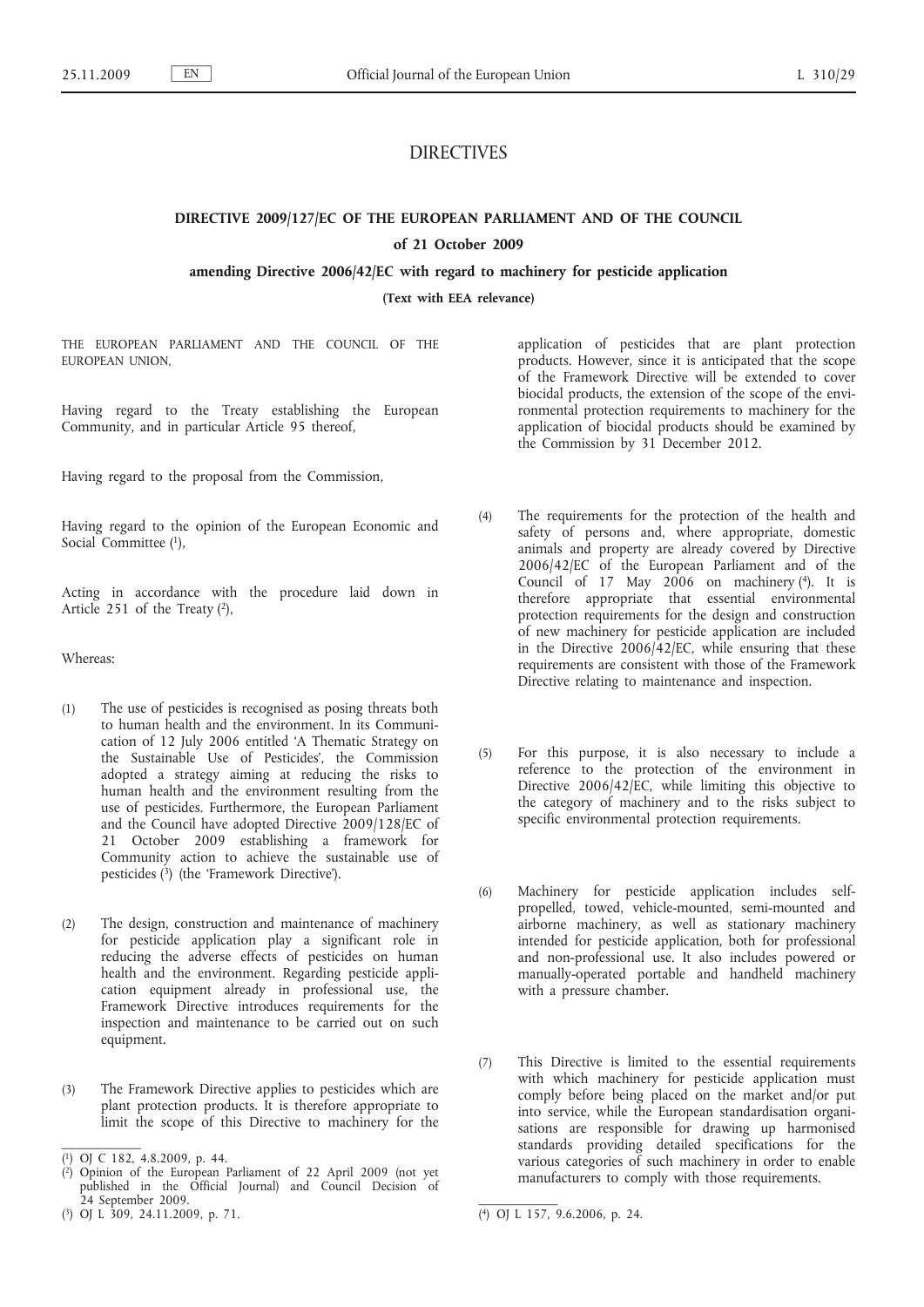- (8) It is essential that all interested parties, including industry, farmers and environmental organisations, are equally involved in the establishment of such harmonised standards, so as to ensure that they are adopted on the basis of a clear consensus amongst all stakeholders.
- (9) Directive 2006/42/EC should be therefore amended accordingly.
- (10) In accordance with point 34 of the Interinstitutional Agreement on better law-making (1), Member States are encouraged to draw up, for themselves and in the interests of the Community, their own tables illustrating, as far as possible, the correlation between this Directive and the transposition measures, and to make them public.
- (11) Where the available scientific evidence is insufficient to allow an accurate risk assessment, Member States, when taking measures under this Directive, should apply the precautionary principle, which is a principle of Community law outlined, inter alia, in the Communication from the Commission of 2 February 2000, while taking due consideration of the other rules and principles contained in Directive 2006/42/EC, such as the free movement of goods and the presumption of conformity,

HAVE ADOPTED THIS DIRECTIVE:

## *Article 1*

## **Amendments to Directive 2006/42/EC**

Directive 2006/42/EC is hereby amended as follows:

- 1. in the second paragraph of Article 2, the following point shall be added:
	- '(m) "essential health and safety requirements" means mandatory provisions relating to the design and construction of the products subject to this Directive to ensure a high level of protection of the health and safety of persons and, where appropriate, of domestic animals and property and, where applicable, of the environment.

The essential health and safety requirements are set out in Annex I. Essential health and safety requirements for the protection of the environment are applicable only to the machinery referred to in section 2.4 of that Annex.';

2. Article 4(1) shall be replaced by the following:

'1. Member States shall take all appropriate measures to ensure that machinery may be placed on the market and/or put into service only if it satisfies the relevant provisions of this Directive and does not endanger the health and safety of persons and, where appropriate, domestic animals and property and, where applicable, the environment, when properly installed and maintained and used for its intended purpose or under reasonably foreseeable conditions.';

3. in Article 9(3), the first subparagraph shall be replaced by the following:

'In the cases referred to in paragraph 1, the Commission shall consult the Member States and other interested parties, indicating the measures it intends to take in order to ensure, at Community level, a high level of protection of the health and safety of persons and, where appropriate, of domestic animals and property and, where applicable, of the environment.';

4. Article 11(1) shall be replaced by the following:

'1. Where a Member State ascertains that machinery covered by this Directive, bearing the CE marking, accompanied by the EC declaration of conformity and used in accordance with its intended purpose or under reasonably foreseeable conditions, is liable to endanger the health or safety of persons or, where appropriate, domestic animals or property or, where applicable, the environment, it shall take all appropriate measures to withdraw such machinery from the market, to prohibit the placing on the market and/or putting into service of such machinery or to restrict the free movement thereof.';

- 5. Annex I shall be amended as follows:
	- (a) in the General Principles, point 4 shall be replaced by the following:
		- '4. This Annex is organised in several parts. The first one is of general scope and applicable to all kinds of machinery. The other parts refer to certain kinds of more specific hazards. Nevertheless, it is essential to examine the whole of this Annex in order to be sure of meeting all the relevant essential requirements. When machinery is being designed, the requirements of the general part and the requirements of one or more of the other parts shall be taken into account, depending on the results of the risk assessment carried out in accordance with point 1 of these General Principles. Essential health and safety requirements for the protection of the environment are applicable only to the machinery referred to in section 2.4.';

<sup>(</sup> 1) OJ C 321, 31.12.2003, p. 1.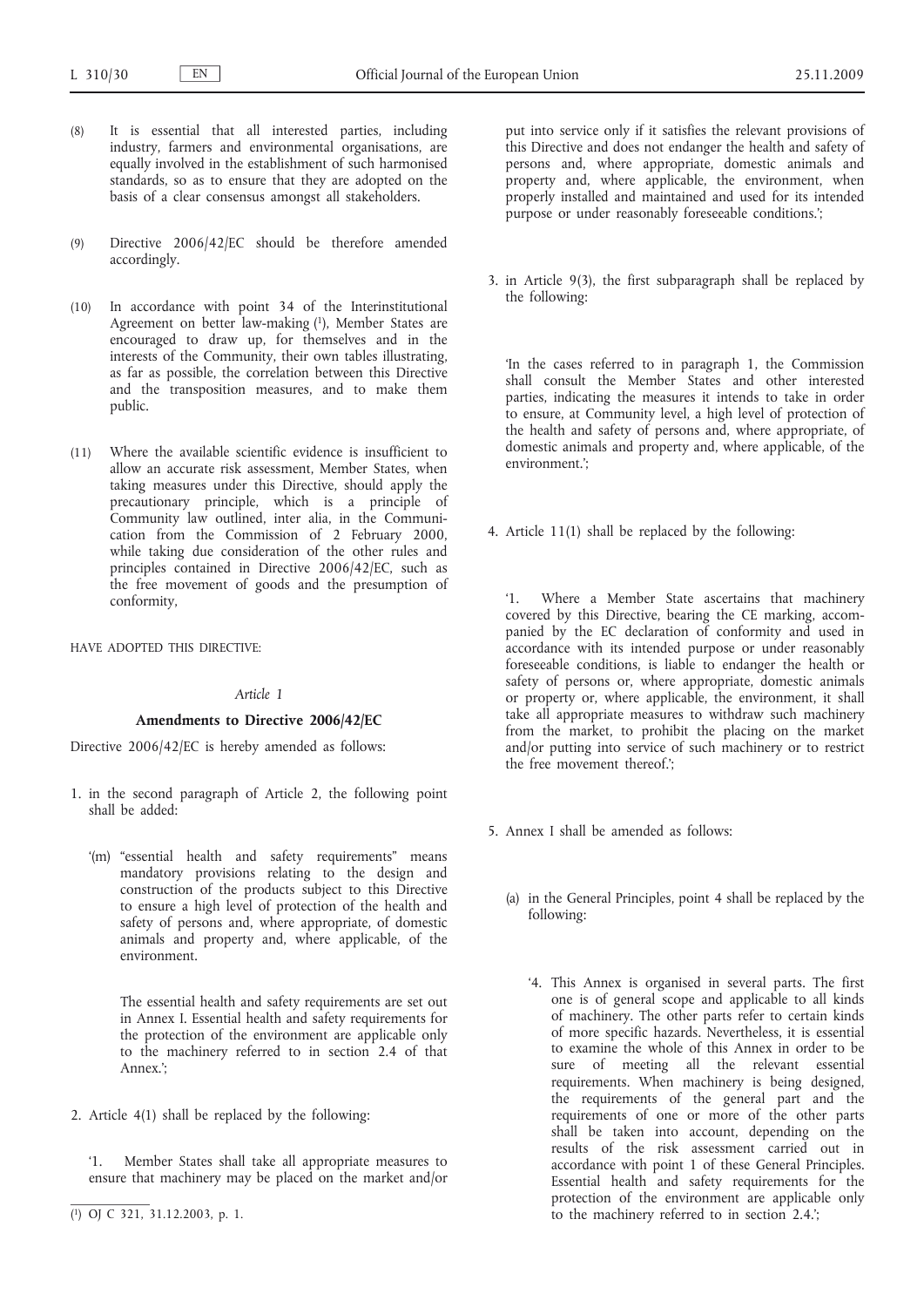- (b) Chapter 2 shall be amended as follows:
	- (i) the first paragraph shall be replaced by the following:

'Foodstuffs machinery, machinery for cosmetics or pharmaceutical products, hand-held and/or handguided machinery, portable fixing and other impact machinery, machinery for working wood and material with similar physical characteristics and machinery for pesticide application must meet all the essential health and safety requirements set out in this chapter (see General Principles, point 4).';

(ii) the following Section shall be added:

## '2.4. MACHINERY FOR PESTICIDE APPLICATION

## 2.4.1. *Definition*

"Machinery for pesticide application" means machinery specifically intended for the application of plant protection products within the meaning of Article 2(1) of Regulation (EC) No 1107/2009 of the European Parliament and of the Council of 21 October 2009 concerning the placing of plant protection products on the market (\*).

## 2.4.2. *General*

The manufacturer of machinery for pesticide application or his authorised representative must ensure that an assessment is carried out of the risks of unintended exposure of the environment to pesticides, in accordance with the process of risk assessment and risk reduction referred to in the General Principles, point 1.

Machinery for pesticide application must be designed and constructed taking into account the results of the risk assessment referred to in the first paragraph so that the machinery can be operated, adjusted and maintained without unintended exposure of the environment to pesticides.

Leakage must be prevented at all times.

## 2.4.3. *Controls and monitoring*

It must be possible to easily and accurately control, monitor and immediately stop the pesticide application from the operating positions.

## 2.4.4. *Filling and emptying*

The machinery must be designed and constructed to facilitate precise filling with the necessary quantity of pesticide and to ensure easy and complete emptying, while preventing spillage of pesticide and avoiding the contamination of the water source during such operations.

## 2.4.5. *Application of pesticides*

## 2.4.5.1. **Application rate**

The machinery must be fitted with means of adjusting the application rate easily, accurately and reliably.

#### 2.4.5.2. **Distribution, deposition and drift of pesticide**

The machinery must be designed and constructed to ensure that pesticide is deposited on target areas, to minimise losses to other areas and to prevent drift of pesticide to the environment. Where appropriate, an even distribution and homogeneous deposition must be ensured.

## 2.4.5.3. **Tests**

In order to verify that the relevant parts of the machinery comply with the requirements set out in sections 2.4.5.1 and 2.4.5.2 the manufacturer or his authorised representative must, for each type of machinery concerned, perform appropriate tests, or have such tests performed.

#### 2.4.5.4. **Losses during stoppage**

The machinery must be designed and constructed to prevent losses while the pesticide application function is stopped.

#### 2.4.6. *Maintenance*

2.4.6.1. **Cleaning**

The machinery must be designed and constructed to allow its easy and thorough cleaning without contamination of the environment.

## 2.4.6.2. **Servicing**

The machinery must be designed and constructed to facilitate the changing of worn parts without contamination of the environment.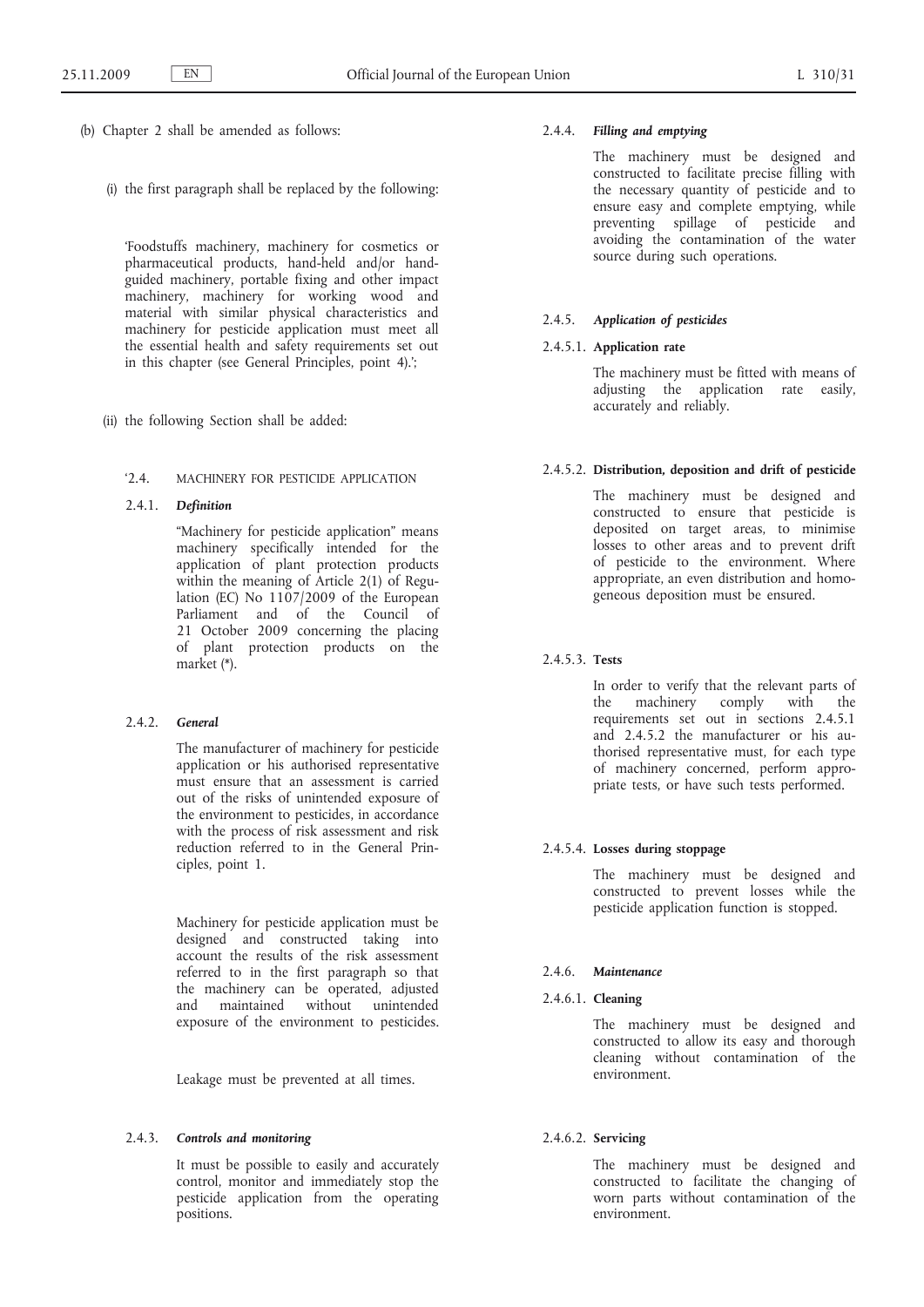## 2.4.7. *Inspections*

It must be possible to easily connect the necessary measuring instruments to the machinery to check the correct functioning of the machinery.

#### 2.4.8. *Marking of nozzles, strainers and filters*

Nozzles, strainers and filters must be marked so that their type and size can be clearly identified.

### 2.4.9. *Indication of pesticide in use*

Where appropriate, the machinery must be fitted with a specific mounting on which the operator can place the name of the pesticide in use.

#### 2.4.10. *Instructions*

The instructions must provide the following information:

- (a) precautions to be taken during mixing, loading, application, emptying, cleaning, servicing and transport operations in order to avoid contamination of the environment;
- (b) detailed conditions of use for the different operating environments envisaged, including the corresponding preparation and adjustments required to ensure the deposition of pesticide on target areas while minimising losses to other areas, to prevent drift to the environment and, where appropriate, to ensure an even distribution and homogeneous deposition of pesticide;
- (c) the range of types and sizes of nozzles, strainers and filters that can be used with the machinery;
- (d) the frequency of checks and the criteria and method for the replacement of parts subject to wear that affect the correct functioning of the machinery, such as nozzles, strainers and filters;
- (e) specification of calibration, daily maintenance, winter preparation and other checks necessary to ensure the correct functioning of the machinery;
- (f) types of pesticides that may cause incorrect functioning of the machinery;
- (g) an indication that the operator should keep updated the name of the pesticide in use on the specific mounting referred to in section 2.4.9;
- (h) the connexion and use of any special equipment or accessories, and the necessary precautions to be taken;
- (i) an indication that the machinery may be subject to national requirements for regular inspection by designated bodies, as provided for in Directive 2009/128/EC of the European Parliament and of the Council of 21 October 2009 establishing a framework for Community action to achieve the sustainable use of pesticides (\*\*);
- (j) the features of the machinery which must be inspected to ensure its correct functioning;
- (k) instructions for connecting the necessary measuring instruments.
- (\*) OJ L 309, 24.11.2009, p. 1. (\*\*) OJ L 309, 24.11.2009, p. 71.'

 $\mathcal{L}=\mathcal{L}$ 

#### *Article 2*

#### **Transposition**

Member States shall adopt and publish the provisions necessary to comply with this Directive by 15 June 2011 at the latest. They shall forthwith inform the Commission thereof.

They shall apply those provisions from 15 December 2011.

When those provisions are adopted by Member States, they shall contain a reference to this Directive or shall be accompanied by such a reference on the occasion of their official publication. The methods of making such reference shall be laid down by Member States.

2. Member States shall communicate to the Commission the text of the provisions of national law which they adopt in the field covered by this Directive.

## *Article 3*

## **Entry into force**

This Directive shall enter into force on the 20th day following its publication in the *Official Journal of the European Union*.